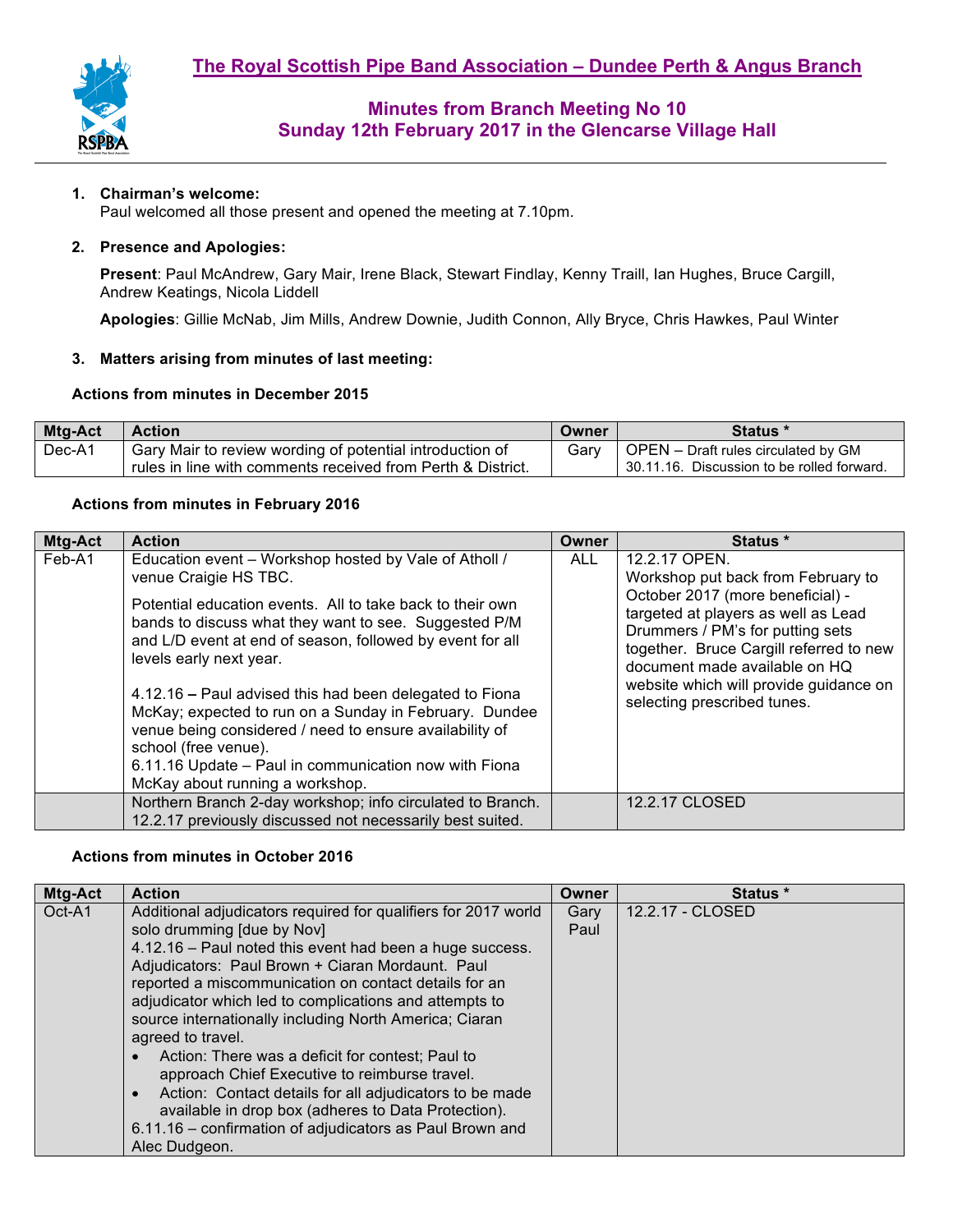

| Oct-A2  | Gary Mair to write to Ian Embelton with proposal for full<br>Board ref. a suggested Outdoor Ensemble Quartet event as<br>part of Strathmore Highland Games following<br>correspondence received from Charlie Murray. For review<br>at the next Branch meeting pending the Board's response.<br>[Due by November]<br>4.12.16 – agreement to go ahead with Quartet event; made<br>up of 2 pipers, 1 drummer, 1 tenor and must be judged by<br>RSPBA adjudicators. Action: Gary to update Charlie<br>Murray.<br>6.11.16 – Gary has written to Ian Embelton; a response is<br>anticipated following the Directors on 5.12.16.                                                                                                                                                   | Gary | 12.2.17 - CLOSED<br>Error in previous Minute of 4.12.17<br>recording '2 drummers' incorrectly;<br>should read "2 pipers". |
|---------|-----------------------------------------------------------------------------------------------------------------------------------------------------------------------------------------------------------------------------------------------------------------------------------------------------------------------------------------------------------------------------------------------------------------------------------------------------------------------------------------------------------------------------------------------------------------------------------------------------------------------------------------------------------------------------------------------------------------------------------------------------------------------------|------|---------------------------------------------------------------------------------------------------------------------------|
| Oct-A10 | Concert formation agreed for 2017 indoor contests. Action<br>Gary Mair to produce visual layout as per outline below to<br>avoid any confusion (to show stage / viewing public in front<br>of adjudicators / semi-circle with drummers behind).                                                                                                                                                                                                                                                                                                                                                                                                                                                                                                                             | Gary | 12.2.17 - OPEN                                                                                                            |
| Oct-A10 | Gary to ask Board to test out concert format for 2017 Full<br>Band contest. [Due by November]<br>4.12.16 - Board of Directors relaxed as to which way the<br>Branch wishes to adopt, noting all bands would have to<br>play in whichever format was decided. 50/50 feedback<br>previously received. Decision to opt for Concert formation<br>(indoors) this year to offer a direct comparison for feedback<br>when considering in Year 3.<br>[Concert formation = semi-circle with drummers at back or<br>side (not split), PM at front].<br>A general Health & Safety discussion took place regarding<br>indoor contests; no action.<br>6.11.16 - Ongoing. Gary has written to the Board; a<br>response is also anticipated following the Directors meeting<br>on 5.12.16. | Gary | <b>CLOSED</b>                                                                                                             |

# **Actions from Interim meeting held on 6th November 2016**

| <b>Mtg-Act</b> | <b>Action</b>                                                 | <b>Owner</b>  | Status *                           |
|----------------|---------------------------------------------------------------|---------------|------------------------------------|
| Nov-A1         | Annual Branch levy - annual fees for bands are now due.       | Paul          | 12.2.17 CLOSED.                    |
|                | Currently £45 for adult bands and £35 for under 18 juvenile   | Gary          | Active on Branch website.          |
|                | bands. It was noted fees were raised last year to recoup      | <b>Nicola</b> |                                    |
|                | Paypal costs. Paul McAndrew proposed fees remained the        |               |                                    |
|                | same for 2017, all in agreement.                              |               |                                    |
|                | 4.12.16 - Online payment facility now available. Nicola       |               |                                    |
|                | asked if column could be removed showing whether bands        |               |                                    |
|                | have paid levies or not; agreement for this data to be        |               |                                    |
|                | removed. The system will not permit bands to enter            |               |                                    |
|                | contests until levy is paid. Paul wished to establish which   |               |                                    |
|                | bands had not yet paid 2016 fees.                             |               |                                    |
|                | 6.11.16 - Nicola to request online payment options are        |               |                                    |
|                | opened on web with Jason.                                     |               |                                    |
| Nov-A1         | Branch levy arrears - Nicola to query with Jason if           | Nicola        | 12.2.17 - OPEN. NL to follow-up on |
|                | outstanding levy arrears could be automatically added.        |               | outstanding request.               |
|                | Branch membership - currently if 3 years have lapsed, and     |               |                                    |
|                | the band does not intend to compete at RSPBA events it is     |               |                                    |
|                | their choice effectively to not pay the branch levy (the band |               |                                    |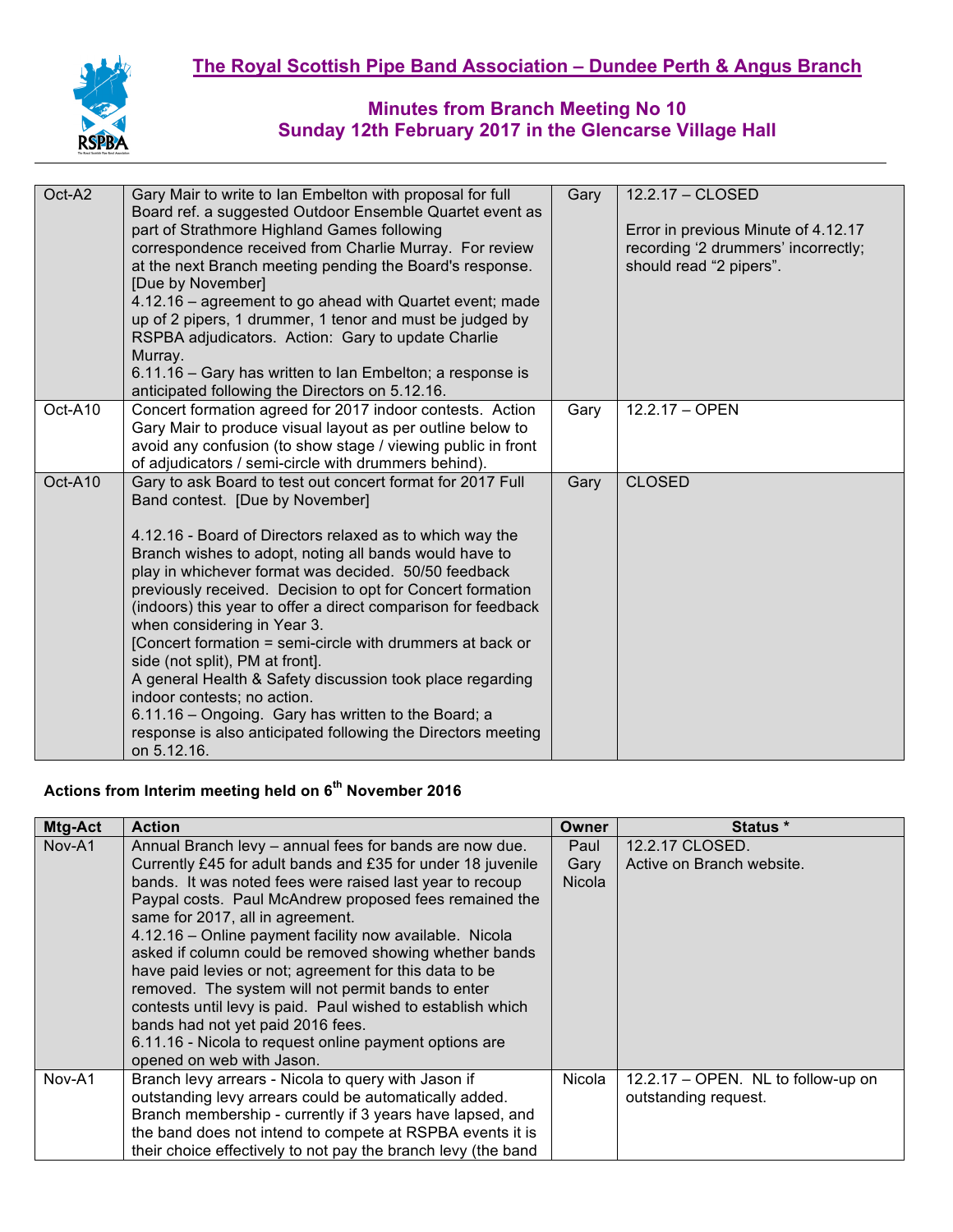| may wish to rejoin at year 4 or 5, and the branch levy for   |  |
|--------------------------------------------------------------|--|
| that particular year will apply). If however, a band returns |  |
|                                                              |  |
| within the 3 years of non-payment; arrears will apply and be |  |
| backdated accordingly. Approved by Ally Bryce, seconded      |  |
| by Bruce Cargill.                                            |  |

#### **Actions from minutes in December 2016**

| Mtg-Act | <b>Action</b>                                                  | Owner  | <b>Status</b> *                         |
|---------|----------------------------------------------------------------|--------|-----------------------------------------|
| Dec-AA1 | Development of Branch education pack. Vale of Atholl           | Gary   | <b>OPEN</b>                             |
|         | books being used in schools - Gary Mair to approach Gillie     | Gillie |                                         |
|         | McNab to gain access to these.                                 |        |                                         |
| Dec-AA2 | Vale of Atholl solos 21.1.17                                   | Gillie | CLOSED - entry forms uploaded.          |
| Dec-AA3 | Perth Games $(13^{th}$ August 2017) – awaiting confirmation if | Gary   | <b>OPEN</b>                             |
|         | event will go ahead as a contest or with guest bands only.     |        | Paul McAndrew noted the 2018 event      |
|         | Gary Mair to approach new Games Secretary to seek              |        | due to fall the week before the Worlds. |
|         | clarification; everyone keen to see this contest remain.       |        |                                         |
| Dec-AA4 | Inclusion of additional column on branch contest               | Gary   | <b>OPEN</b>                             |
|         | spreadsheet to include Major results for comparison            |        |                                         |
|         | exercise. Action Gary Mair to progress spreadsheet update      |        |                                         |
|         | and do a measurement for this year's results.                  |        |                                         |
| Dec-AA5 | Review of playing requirements for pipers/drummers in solo     |        | CLOSED 12.2.17. Previously 8 parts      |
|         | contests. Overview provided by Paul McAndrew.                  |        | but deemed too much for youngsters -    |
|         |                                                                |        | all in agreement to proceed with 4      |
|         |                                                                |        | parts for novice and grade 4.           |

#### **Further matters arising:**

• A query was raised whether a band can play up twice; clarification that bands are only able to play up one grade however if a contest also has an 'open' section, they are permitted to play in this also.

#### **4. Approval of previous minutes Approved**: Ian Hughes

**Seconded**: Bruce Cargill

#### **5. Correspondence:**

- Notification from Pat Whelan, RSPBA Education Officer, on 1.4.17 meeting re. safeguarding of children and young people – to be held in Glasgow with branch representatives Paul McAndrew and Morag McKenzie. In addition to PVG (Protection of Vulnerable Groups) Bruce Cargill commented if information was required from Board of Directors when someone excluded from a band on a PVG issue, as a Branch we need to put a Fairshare protocol in place; allowing information to be reported back to PVG promptly. Fairsharing protocol adopted by PVG is being supported by the Board however envisaged to be a long process. Not all bands have PVG in place and the protocol would only work if that were the case however not currently a legal requirement.
- Reminder received from Jason Lafferty, Scotia Web Design, any personnel changes in bands (particularly for PM's, leading drummer, secretary posts) be updated at HQ. Data is automatically populated from HQ website.
- Email received from Jerry Randalls (Music Support Officer, Angus Council) to advise of permanent full-time piping tutor appointment in Angus schools from January 2017; Claire Wilton. Jerry Randalls enquired as to what members may attend Angus schools – Gary Mair directed to DPA web pages with links to bands to approach directly. Stewart Findlay recommended that new bands also be approached to include; 44<sup>th</sup> Boys Brigade (Dougie Rennie), Mackenzie Caledonian, 6/8<sup>th</sup> Boys Brigade. Action Gary to send follow-up email.
- A discussion followed on a drumming initiative in its  $3^{rd}$  year in Angus as featured in 'Pipes and Drums'. Interest in gaining more knowledge about the initiative was raised to look at whether a similar format could be adopted in Perthshire. Action Gary Mair to email Jerry Randalls to request more information as well as request feedback on conversion/success rates.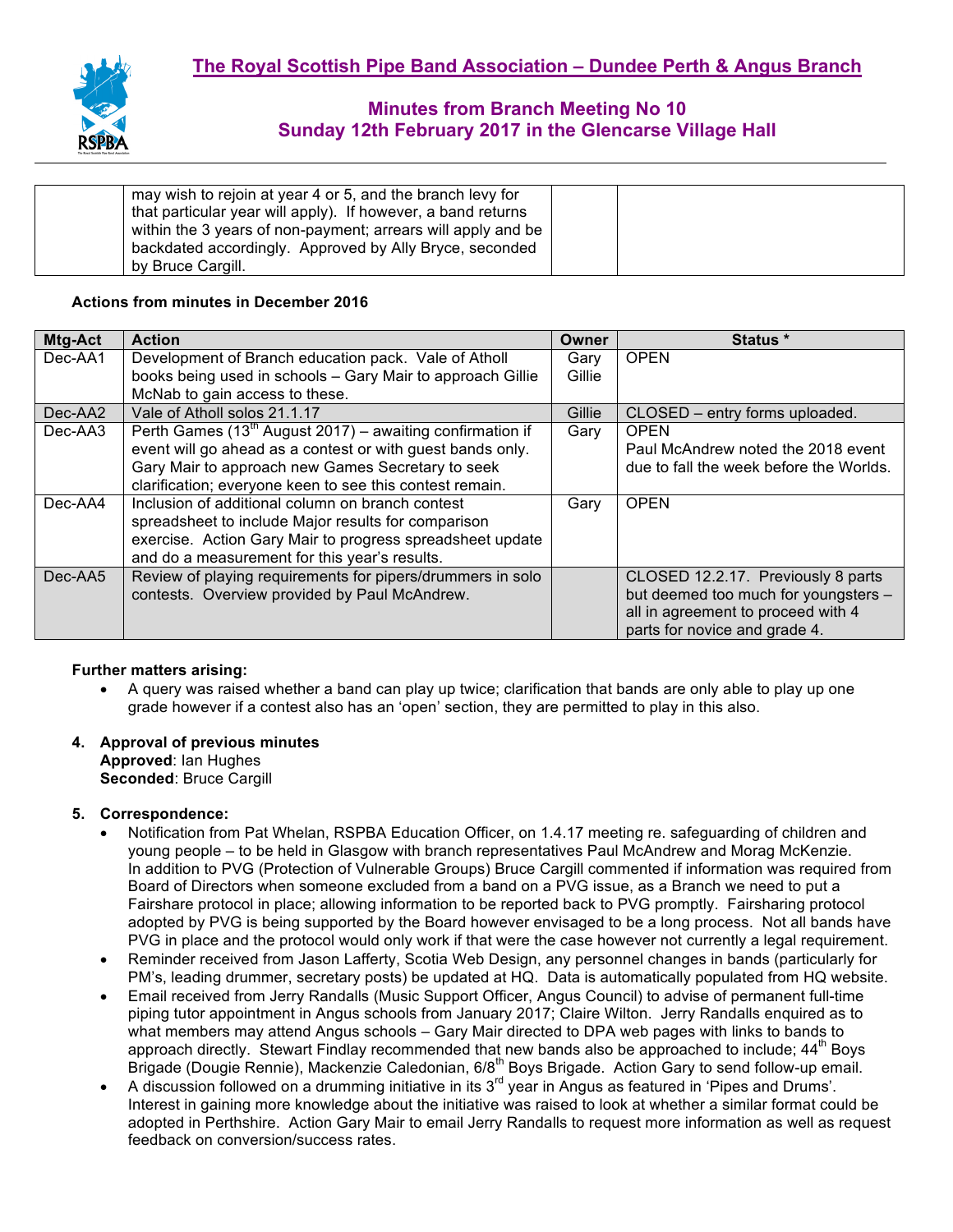

#### **6. Treasurer's Report:**

- Irene presented the accounts, contained in a separate (confidential) document
- Irene requested Pitlochry contract from HQ. No request for levy on contract, need to make sure it is in for next year at 10%.
- A query was raised on whether bands should be fined if fees aren't received by a certain date. Action Gary Mair to issue reminder fees now due.

### **7. Music Board Report:** Bruce reported as follows -

- 1 regrading for Dollar Academy band into Novice Juvenile from Juvenile. Confirmation that Dollar Academy now have Novice Juvenile B, Novice Juvenile A and Juvenile.
- Queen Victoria School, Dunblane Pipe Band added to the Branch in January 2017; details to be added to website.
- A Music Board meeting with Donald McPhee was held to discuss proposal to extend pilot scheme for adjudicators option to confer at all 5 Majors (this was carried out at 2 events during 2016); the current rule states adjudicators are not permitted to comment on their observations prior to completing their crit sheet. It is believed the North Americas removed this initiative as it was felt there was potential collusion. **Any rule changes will be addressed at the next AGM on 11th March 2017. All bands are reminded and encouraged to cast their vote - anyone wishing to vote who is unable to attend in person, can proxy vote by advising RSPBA HQ and notifying Gary Mair in advance in writing who can do on their behalf.**

It was noted a  $3<sup>rd</sup>$  page of the crit sheet is now available for adjudicators to retain their own copy.

- Drum Majors Bruce reported the Music Board are looking for a qualification for Drum Major events.
- RSPBA Summer School to go ahead w/c 31<sup>st</sup> July 2017.
- Next Music Board meeting to take place on 16<sup>th</sup> April 2017.
- **8. Director's Report:** Paul reported as follows
	- Branch AGM Northern Ireland Proposals were noted to remove prescribed list of tunes but play in same competition format however cut-off date for rule change was missed and therefore not taken forward.
	- Rule change proposals coming through at the AGM on  $11<sup>th</sup>$  March were highlighted as follows:
		- Rule 3.7
			- whilst 42 days is proposed for higher to lower, all others remain 14 days, and the player should not play for ANY band during the transfer period
		- Rule 3.11-3.15 The Pipe Major of a Novice Juvenile or Juvenile band should only be registered with 1 non Novice/Juvenile band. They may however be registered as Pipe Major in all the Novice/Juvenile bands in the same organisation.
	- A brief presentation is due on proposed new RSPBA membership cards (credit card like ID with a number). The first roll-out is expected to cover smaller groups of overseas bands / Grade 1 bands. Phase 1 encompasses band secretaries being given access to a secure database to ensure rosters are in order. Likely that cards won't show band names to avoid reprints when players move and likely to be £5 replacement fee if lost. Cards won't necessarily have to be shown on the day as a name check on the system will automatically show a photo for data checks. Checks will continue in the meantime for Major, and some Minor, events.
	- Band rosters if rosters are incorrect, Secretaries are asked to score through the name and return to HQ office. If anyone is unsure whether a person has been released from a previous band, they are able to check directly with the office. Once system is in place, rosters will no longer be printed and issued by RSPBA. Suggestion that bands take a photo of their roster – hard copy not required.
	- RSPBA HQ staffing Erin is leaving. Staff in place at HQ office include Aliki Papageorgiou (Office Manager), Rachel Gillespie and Gayle Hunter.

#### **9. Education**

• Request received to run some of the SQA workshops from Mackenzie Caledonian. Paul McAndrew confirmed money is available to run education events in the Branch noting RSPBA will pay for travel, subsistence and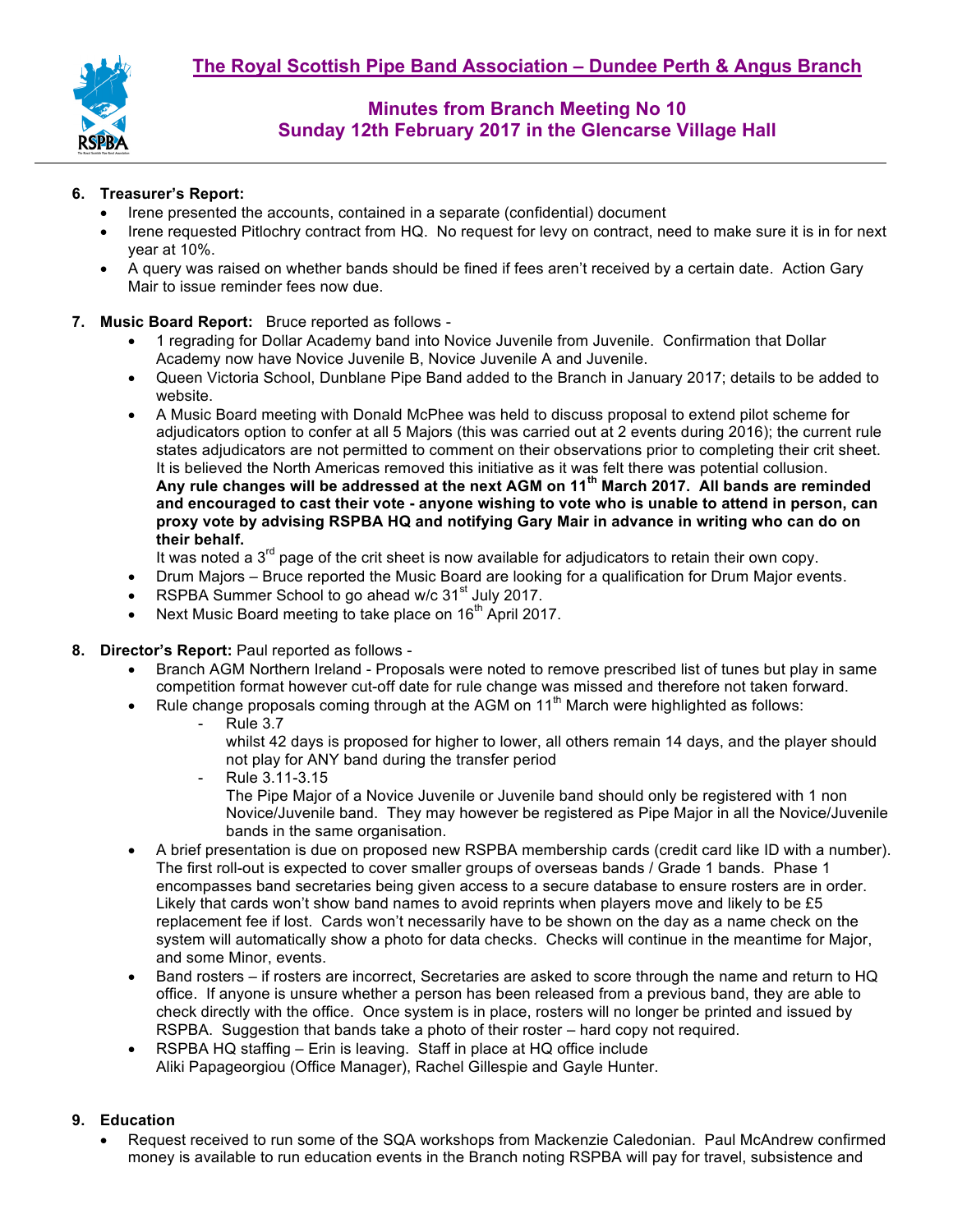

instructors (leaving the Branch to pay for the venue although 10% of this cost could be recouped). No charge for attendees although minimal fee applicable if member opted to sit SQA exams thereafter. Workshop proposed to be a 1 day assessment day whereby assessors would review and break into groups, issuing pack to complete. An SQA certificate would be issued at the end of this. RSPBA stipulation that all program dates are set at the outset; putting a team of assessors and instructors together as a block. Discussion followed and all in agreement to progress and aim to build on year on year (George Watson's and Johnston Pipe Bands running SQA workshops well at the moment). Action Gary Mary to write to Pat Whelan to advise the Branch wishes to pursue in September/October (Bruce Cargill proposes the last date falls in February and not December) and establish what the required format would be.

• Paul McAndrew noted a Survey Monkey questionnaire is due for circulation to Band secretaries and Pipe Majors to establish Education priorities for the Branch.

#### **10. Media Report:**

• **Branch Website:** Nicola Liddell reported the following updates - Administrative updates ongoing as per band requests. Suggestion to invite bands to submit images to populate branch Gallery. It was noted that Peter Hazzard carries out photography for the branch; Action Gary Mair to request if photos can be reviewed and relevant Branch ones uplifted.

Gary Mair reported a targeted scam alert involving Committee email links on the Branch pages on 4.2.17. This was alerted immediately to all those concerned with a stop placed on email accounts whilst investigated further by Jason Lafferty (Scotia Web Design) and reported to Police [CRIME REFERENCE NUMBER 2654322017]. Jason Lafferty confirmed the main server had not been breached, and email systems are safe to use again.

- **RSPBA Magazine:** no update
- **Branch Facebook page**: no update

### **11. AOCB:**

• Gary Mair report HQ have agreed a Quartet can be included at this year's Strathmore Contest on 11<sup>th</sup> June 2017; to include 2 pipers, 1 tenor, 1 snare [previous Minute incorrectly lists makeup as 2 drummers]. The main contest entry form is available online – discussion followed on whether bands could enter on the day or if this should be pre-arranged to avoid having to do a draw on the day. Gary Mair to adapt entry rules to state bands can enter more than one quartet however "each player can only play once". No additional charge for Quartets agreed. Pipe Band contests to take priority on the Main Arena then Quartets to follow. Playing requirements agreed as own choice medley 3-7 minutes. Gary Mair to discuss possible trophies with Charlie Murray.

| Mtg-Act | <b>Action</b>                                                       | Owner | Status *    |
|---------|---------------------------------------------------------------------|-------|-------------|
| Feb-A1  | World Solo Drumming 2016 costs - following Paul McAndrew's          | Paul  | <b>OPEN</b> |
|         | approach to Chief Exec; Gary Mair to write letter to Finance        | Gary  |             |
|         | Convener to request financial assistance for this aspect of the     |       |             |
|         | November 2016 contest.                                              |       |             |
| Feb-A2  | Irene Black to advise Gary of costs incurred for solo drumming part | Irene | <b>OPEN</b> |
|         | only (with intention to try and recoup flight costs etc).           |       |             |
| Feb-A3  | Irene Black to confirm amount of cheque anticipated from Paul       | Irene | <b>OPEN</b> |
|         | Brown and advise Paul McAndrew accordingly.                         |       |             |
|         |                                                                     |       |             |
| Feb-A4  | Gary Mair to send follow-up email to Jerry Randalls to advise       | Gary  | <b>OPEN</b> |
|         | specific Angus bands with members in schools.                       |       |             |

### **12. New Action Items**